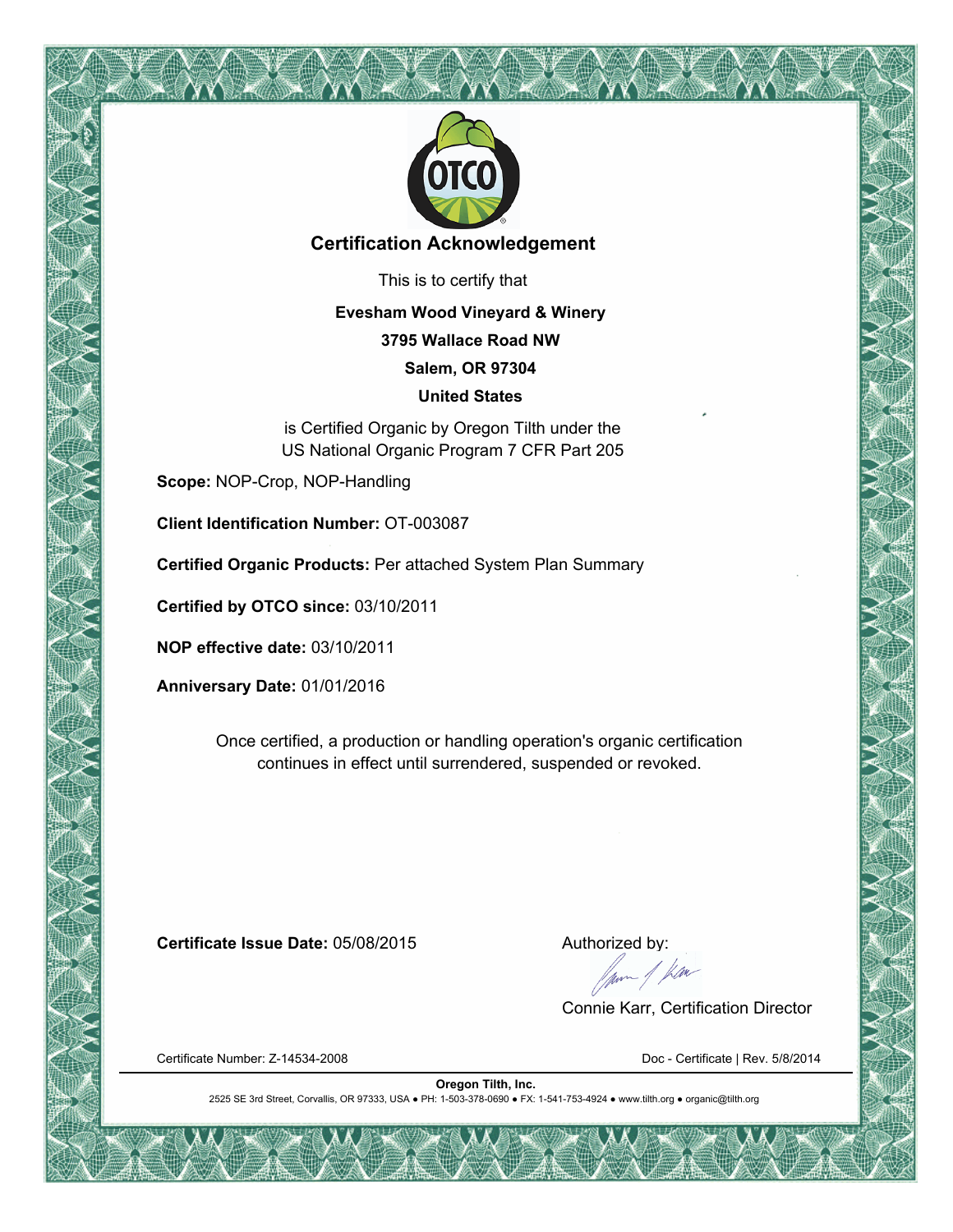

# **Certification Acknowledgement**

This is to certify that

**Evesham Wood Vineyard & Winery**

**3795 Wallace Road NW**

**Salem, OR 97304**

**United States**

is declared by Oregon Tilth to be in compliance with the following standards / programs:

**Standard / Program Certification Period** 

US/Canada Equivalence-Crop Compliant Since: 11/26/2012

**Client Identification Number:** OT-003087

**Certified by OTCO since:** 3/10/2011

**Certificate Issue Date:** 05/08/2015 Authorized by:<br> **Certified by OTCO since:** 3/10/2011 Authorized by:

Connie Karr, Certification Director

Certificate Number: Z-14534-2008 Doc - Certificate | Rev. 5/8/2014

2525 SE 3rd Street, Corvallis, OR 97333, USA ● PH: 1-503-378-0690 ● FX: 1-541-753-4924 ● www.tilth.org ● organic@tilth.org **Oregon Tilth, Inc.**